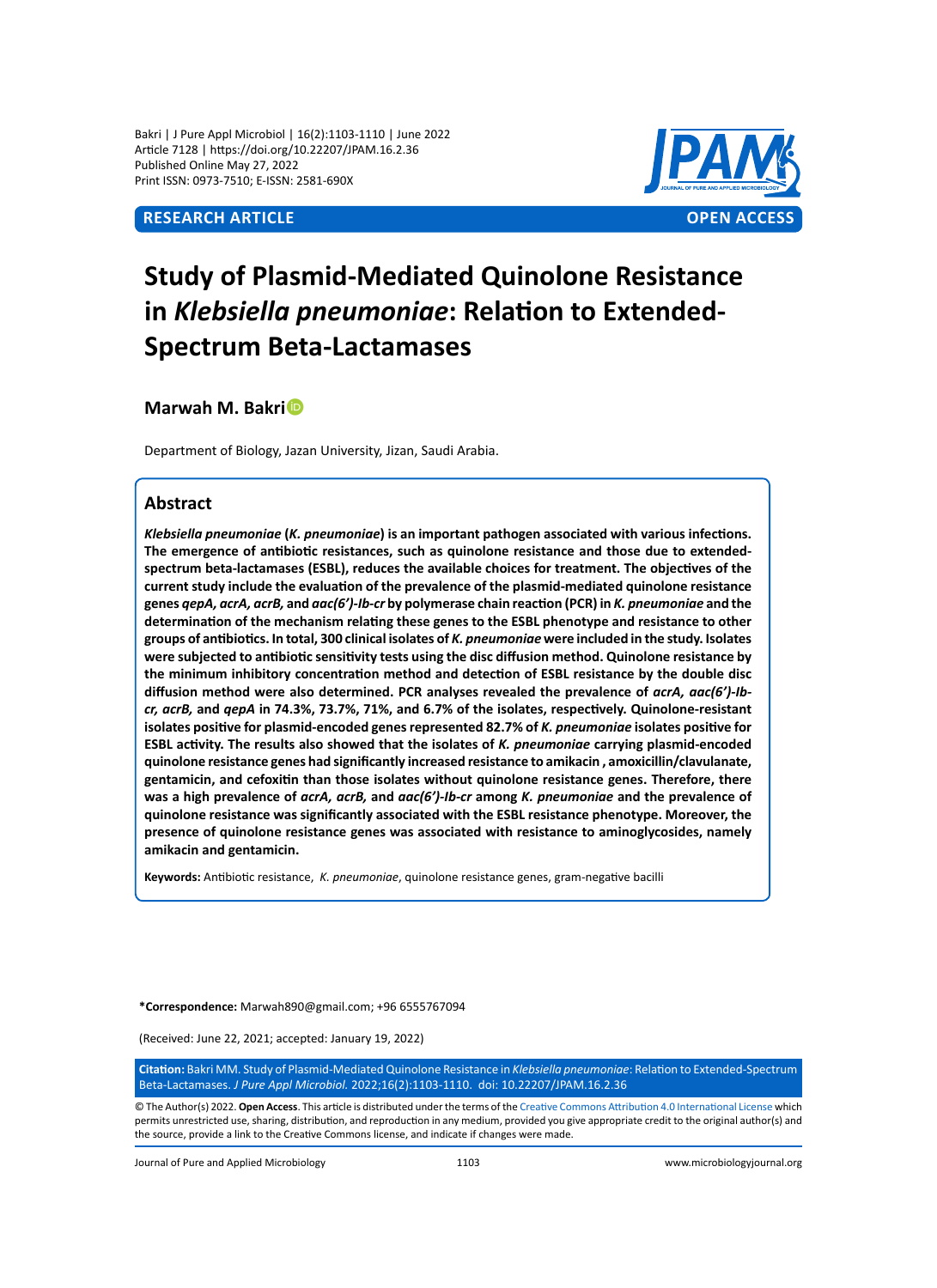#### **Introduction**

*Klebsiella pneumoniae* (*K. pneumoniae*) are non-motile, encapsulated gram-negative bacilli that may be found in the environment, such as soil and water, and on medical devices. $1,2$ *K. pneumoniae* is associated with various human infections, such as urinary tract, respiratory tract, wound, and blood stream infections. Antibiotic therapies against *K. pneumoniae* include cephalosporins, aminoglycosides, and quinolones. However, resistance to commonly used antibiotics has emerged.<sup>3,4</sup>

Fluoroquinolone resistance is among the antibiotic resistances identified in *K. pneumoniae* in the last few years. Fluoroquinolone resistance can be mediated via two different mechanisms: through mutations in the chromosomally encoded genes for gyrase and topoisomerase IV enzymes or through plasmid-mediated quinolone resistance (PMQR) determinants, namely, Qnr determinants, QepA and AcrAB efflux pumps, and aminoglycosideacetyltransferase Ib-cr enzymes.<sup>5</sup> QepA efflux pumps extrude antibiotics to the extracellular environment, leading to decreased antibiotic activity. The other efflux system, AcrAB, acts as a chemical transporter that transports various antibiotics to the extracellular environment, leading to antibiotic resistance.<sup>6,7</sup> AcrAB consists of an outer membrane component TolC, an inner membrane transporter AcrB, and a periplasmic protein AcrA that bridges the two integrated membrane components. *aac(6')-Ib-cr* encodes an acetyltransferase AAC(6')-Ib variant with substitutions in tryptophan 102 to arginine and in aspartic acid 179 to tyrosine. These substitutions lead to fluoroquinolone acetylation and to a reduction in susceptibility to fluoroquinolones and aminoglycosides, such as tobramycin, kanamycin, and amikacin.<sup>8</sup> Moreover, there are reports about the association between the presence of quinolone resistance and extended-spectrum beta-lactamases (ESBL) in *K. pneumoniae*. 9,10

The objectives of the current study were to evaluate the prevalence of the PMQR genes *qepA, acrA, acrB,* and *aac(6')-Ib-cr* by polymerase chain reaction (PCR) in *K. pneumoniae* and to determine their relationship with the ESBL phenotype and with other antibiotic resistances.

# **Materials and Methods Bacterial Strains**

The analysis included 300 isolates of *K. pneumoniae* obtained from different clinical samples (100 blood, 80 urine, 70 wound, and 50 sputum cultures) from King Fahd Hospital, Jazan, Saudi Arabia, from January 2018 to May 2020. *K. pneumoniae* isolates were identified using standard microbiological techniques, including Gram staining and manual biochemical identification methods (according to the Clinical and Laboratory Standards Institute [CLSI] guidelines).<sup>11</sup> Biochemical identification included the use of triple sugar iron agar, a motility test, the Simmons citrate test, and ornithine and lysine decarboxylation tests (Oxoid-Thermo Fisher Scientific, USA). *Escherichia coli* (*E. coli*) ATCC 25922 was used as the positive control for all biochemical reactions.

## **Antibiotic Susceptibility Tests by the Disc Diffusion Method**

Antibiotic susceptibility tests were performed according to the CLSI guidelines using the disc diffusion method. $11$  Briefly, pure colonies of *K. pneumoniae* were used for the preparation of cultures with a turbidity equivalent of 0.5 McFarland standards; cultures were spread over Mueller–Hinton agar. Discs were either impregnated with 5 μg of cefoxitin, 10 μg of imipenem, 20 or 10 μg of amoxicillin/clavulanate, or 30 μg of ceftazidime, tetracycline, cefotaxime, trimethoprim/sulfamethoxazole, gentamicin, amikacin, or cefepime (Oxoid-Thermo Fisher Scientific,). For antibiotic susceptibility testing, *Escherichia coli* strain ATCC 25922 was used as the quality control strain.

# **Minimum Inhibitory Concentrations (MICs) of the Quinolone Ciprofloxacin**

The microdilution method (according to the CLSI guidelines) was used to determine the MIC of ciprofloxacin for the isolates.<sup>11</sup> The results were interpreted according to the CLSI guidelines; isolates were classified as resistant to ciprofloxacin at MICs ≥ 4.0 μg/mL, as ciprofloxacin sensitive at MICs  $\leq 1.0 \,\mu$ g/mL, and as ciprofloxacin intermediates at MICs between 1 and 2.0 μg/mL. *E. coli* ATCC 25922 was used as the quality control strain.

Journal of Pure and Applied Microbiology 1104 www.microbiologyjournal.org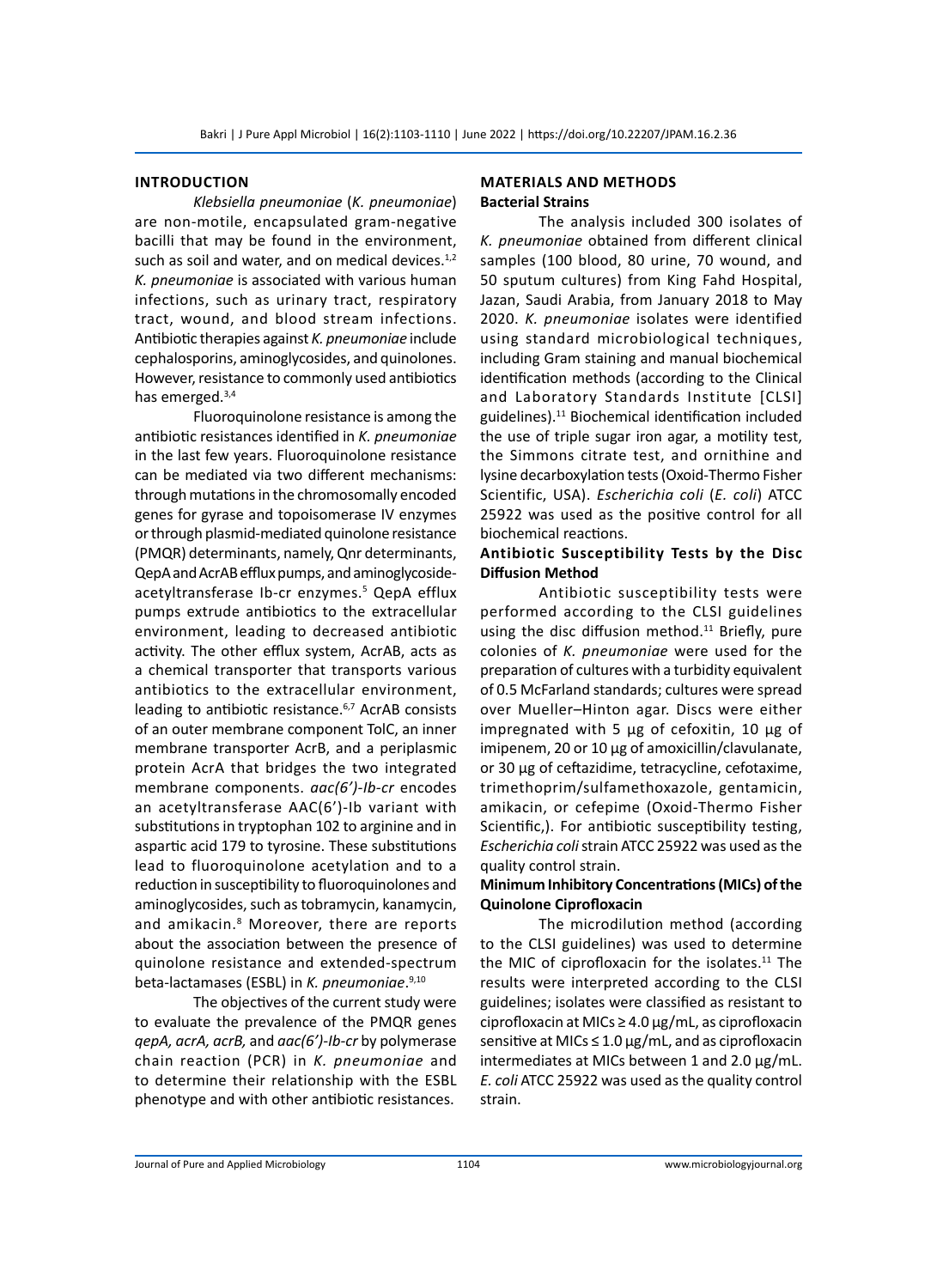# **Determination of Extended-Spectrum Beta-Lactamase (ESBL) activity in** *K. pneumoniae*

The double disc diffusion method was used to determine the ESBL activity for isolates of *K. pneumoniae* resistant to ceftazidime and cefotaxime according to the CLSI guidelines. The double disc method was performed using discs impregnated with 30 μg of cefotaxime and 30 μg of ceftazidime alone or in combination with 10 μg of clavulanic acid. An increase of 5 mm or more in the inhibition zone around the discs after combining the beta-lactam antibiotic with clavulanic acid was considered positive for ESBL activity.<sup>11</sup> The ESBLpositive and negative control strains used in this study were *E. coli* ATCC 25922 and *K. pneumoniae* ATCC 700603, respectively.

## **Determination of PMQR genes in** *K. pneumoniae* **DNA Extraction**

DNA from isolated colonies of *K. pneumoniae* was extracted using a Qiagen DNA extraction kit (Qiagen, Hampshire, United Kingdom). Extracted DNA was kept frozen at -20°C till amplification.

## **Molecular identification of** *K. pneumoniae*

Table 1 shows the results from the molecular identification of *K. pneumoniae* isolates by PCR using universal 16S rRNA bacterial primers (16S forward and reverse primers). The PCR was carried out in a total volume of 50 μL using Dream Tag Green Master Mix (Thermo Fisher Scientific) containing 25 μL of master mix ready to use, 1 μL (10 pmol) of each reverse and forward primers, 5 μL of DNA template, and 18 μL of nuclease-free water. The mixture was subjected to an initial denaturation process at 94°C for 3 min, followed by 30 cycles of denaturation at 94°C for 1 min, primer annealing at 56°C, and primer extension at 72°C for 1 min, and a final extension cycle at 72°C for 5 min. Negative and positive controls were included in each experiment. PCR products were analyzed by gel electrophoresis using 1.5% (wt/vol) agarose gels in Tris-Acetate EDTA buffer stained with ethidium bromide and visualized using a Gel Doc XR imaging system (Bio-Rad).

# **Standard Sequencing and Data Analysis**

The PCR products were subjected to a high purification process. An ABI PRISM® 3730XL Analyzer with 96 capillary type using a BigDyeTM Terminator Cycle Sequencing Kit with AmpliTaq® DNA polymerase (FS enzyme) (Applied Biosystems) was used to perform sequencing reactions according to the manufacturer's protocols. Single-pass sequencing was performed on each template using 16S F primers. Gel elution was performed using the MG Gel Extraction SV (MD007) kit (MGmed), following the manufacturer's instructions.

The sequence similarity was examined and compared to the reference sequences through the Basic local Alignment Search Tool (BLAST) (www.ncbi.nlm.nih.gov/BLAST/) and GenBank (www.ncbi.nlm.nih.gov/genbank/).<sup>12</sup>

An evolutionary tree was constructed for the sequenced samples using molecular evolutionary genetic analysis (MEGA 5).

# **PCR for PMQR gene detection in** *K. pneumoniae*

The amplification of qepA, acrA, aac(6')-Ib-cr, and acrB was carried out using the

| Gene           | Sequence of the primer               | bp   |
|----------------|--------------------------------------|------|
| 16S            | 5'- AGA GTT TGA TCC TGG CTC AG - 3'  |      |
|                | 5'- ACG GCT ACC TTG TTA CGA CTT - 3' | 1500 |
| QepA           | 5'- CTGCAGGTACTGCGTCATG -3'          |      |
|                | 5'- CGTGTTGCTGGAGTTCTTC -3'          | 403  |
| acrA           | 5'- TCTGATCGACGGTGACATCC -3'         |      |
|                | 5'- TCGAGCAATGATTTCCTGCG -3'         | 157  |
| acrB           | 5'- CAATACGGAAGAGTTTGGCA -3'         |      |
|                | 5'- CAGACGAACCTGGGAACC -3'           | 64   |
| Aac $(6')$ -Ib | 5'- TTGCGATGCTCTATGAGTGGCTA -3'      |      |
|                | 5'- CTCGAATGCCTGGCGTGTTT -3'         | 611  |

#### **Table 1.** Genes, primers and the amplified base pair (bp)

Journal of Pure and Applied Microbiology 1105 www.microbiologyjournal.org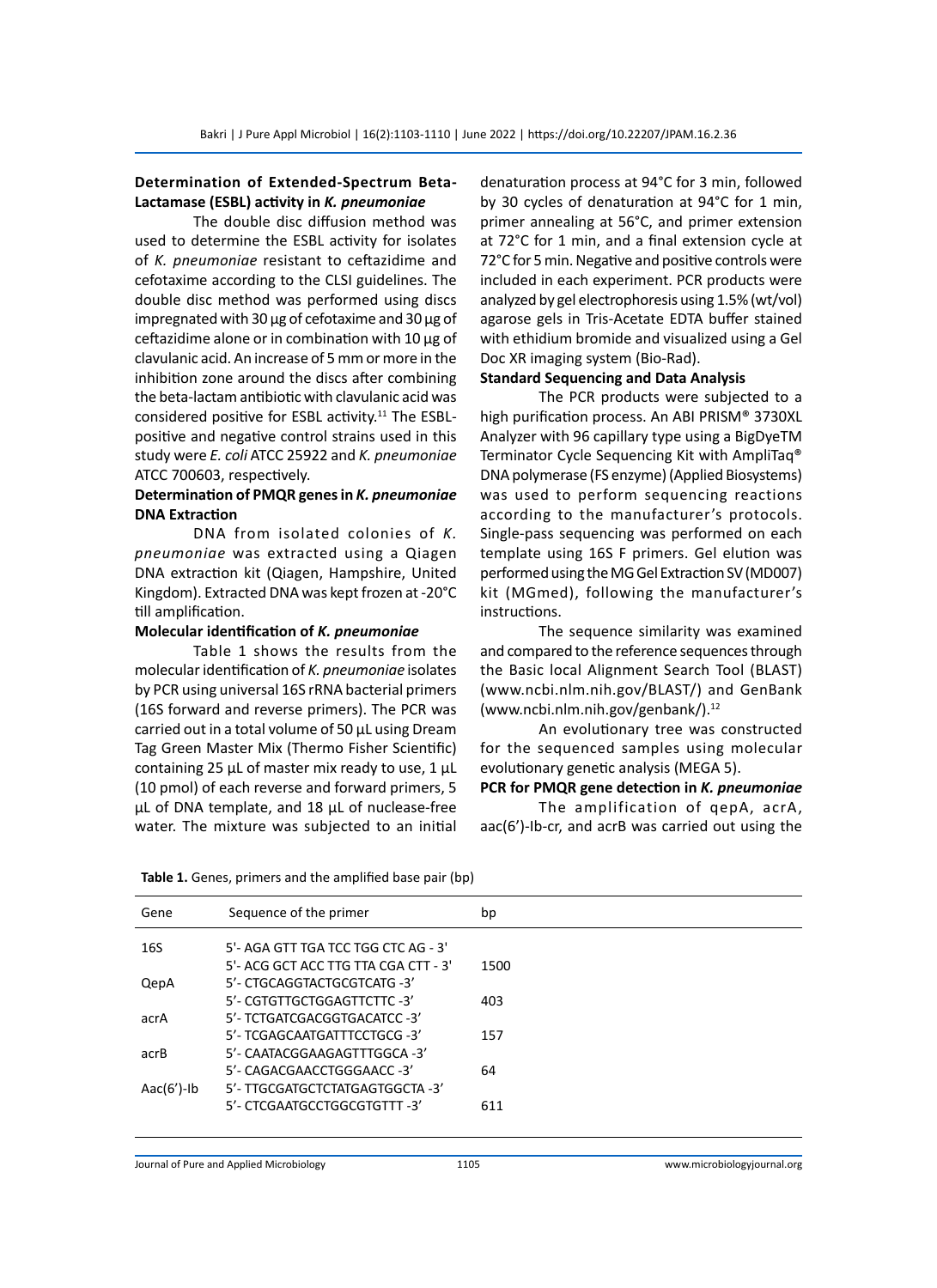**Table 2.** Similarity to some *K. pneumoniae* isolates from Gen Bank

| Gen Bank sequence ID                                 | Country                             |  |
|------------------------------------------------------|-------------------------------------|--|
| MH396759.1<br>MT415713.1<br>MH542253.1<br>MK156321.1 | Nigeria<br>China<br>India<br>Turkey |  |

primers listed in Table 1. A Qiagen (ready to use) amplification mixture (25  $\mu$ L) was used for the entire process.

The amplification process was performed as follows: an initial denaturation step at 94°C for 5 min, 36 amplification cycles consisting of 45 s at 94°C, 45 s at 55°C, and 45 s at 72°C, and a final extension step at 72°C for 5 min.<sup>8</sup>

Gel electrophoresis of the amplification products was carried out on a 1% agarose gel stained with ethidium bromide.

Positive PCR products were purified, and direct sequencing was performed to confirm the positive results (Thermo Fisher Scientific).

## **Statistical Analysis**

The data were analyzed using the Statistical Package for the Social Sciences (SPPS) 22 and were stated as number and percentage. The results were compared using the chi-square test, P values < 0.05 were considered as statistically significant.

## **Results**

#### **Molecular identification**

To confirm the biochemical identification results, approximately 1500 bp of the 16S gene of each isolate were amplified (Fig. 1) and partial **Table 3.** Prevalence of ESBL and quinolone resistance among isolated *K. pneumoniae*

| Phenotypic resistance | No. of isolates | ℅    |
|-----------------------|-----------------|------|
| <b>FSBI</b>           | 197             | 65.7 |
| Quinolone resistance  | 240             | ጸበ   |

**Table 4.** Frequency of *acA, acrB, qebA* and *aac (6')-Ib-cr*  in *K. pneumoniae* (n=300)

| Gene              | No. | %    |
|-------------------|-----|------|
| acrA              | 223 | 74.3 |
| acrB              | 213 | 71   |
| qebA              | 20  | 6.7  |
| aac $(6')$ -Ib-cr | 221 | 73.7 |

sequencing of the PCR products using the 16S forward primer was performed. BLAST search results showed that the 16S sequences from the isolates from the Jazan region aligned with many *K. pneumoniae* sequences published in GenBank (Table 2). Sequences were also used to determine the evolutionary relationship between *K. pneumoniae* isolates from the Jazan region and other isolates from GenBank (Fig. 2).

Quinolone resistance, as determined by ciprofloxacin MICs  $\geq 4.0 \,\mu$ g/mL, was found in 240 (80%) of the *K. pneumoniae* isolates, and ESBL was determined in 197 (65.7%) of the isolates as well (Table 3).

A PCR study searching for PMQR genes was positive in 233 of the isolates. acrA was found in 74.3% of the isolates, whereas *aac(6')-Ib-cr, acrB,* and *qepA* were found in 73.7%, 71%, and 6.7% of the *K. pneumoniae* isolates, respectively (Table 4).



**Fig. 1.** Agarose gel electrophoresis image for 16S gene of *K. pneumoniae* using universal primers. Lane1; 100bp ladder, lane 2; positive control, lanes 3,4,5,7 isolate samples and lane 6 negative control.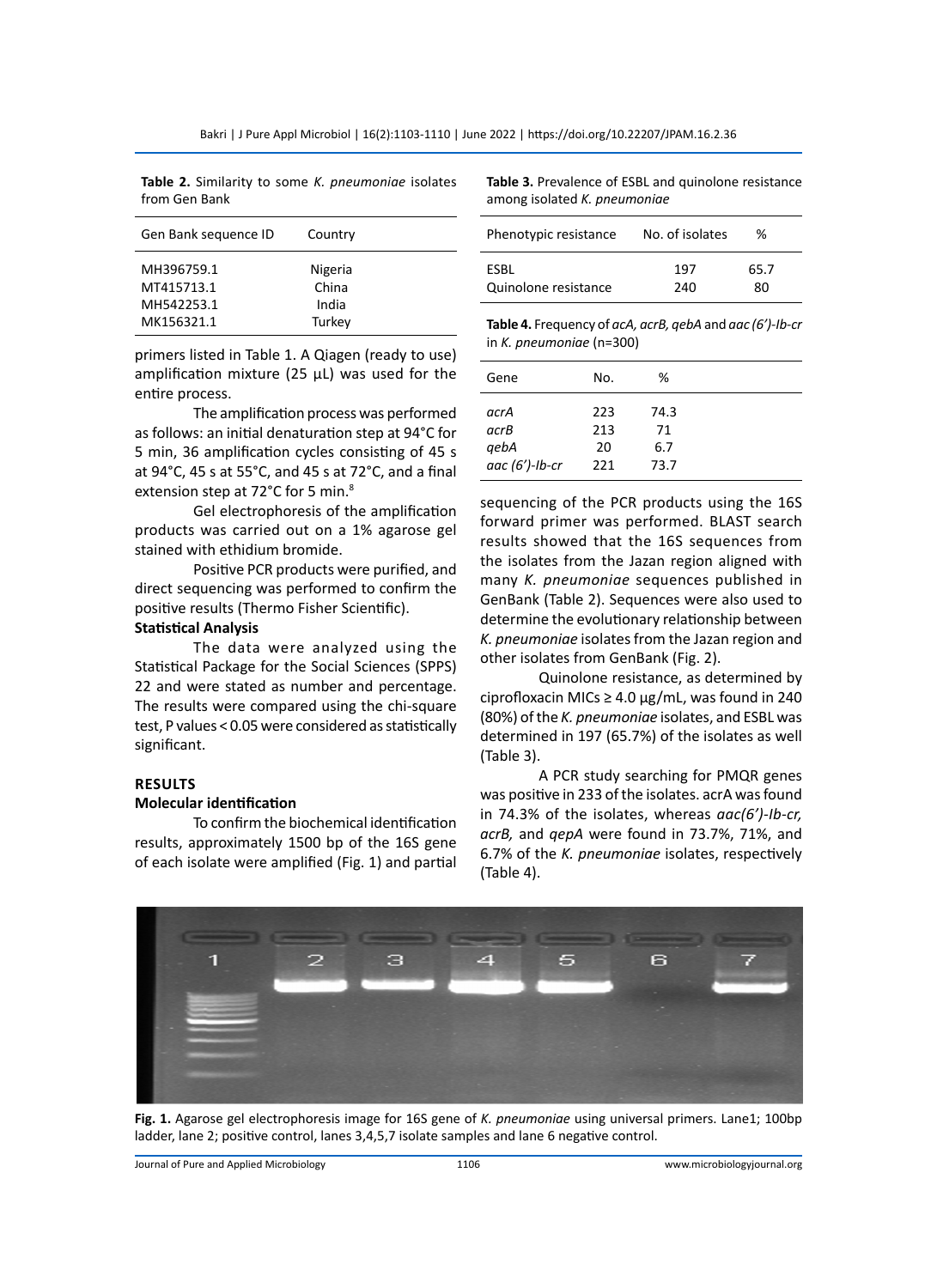*K. pneumoniae* positive for PMQR genes represented 82.7% of the isolates that were also positive for ESBL, as determined by the double disc method (Fig. 3).

PMQR genes had significantly increased resistance to amikacin (P = 0.0001), amoxicillin/clavulanate  $(P = 0.0001)$ , gentamicin  $(P = 0.001)$ , and cefoxitin  $(P = 0.002)$ .

Antibiotic resistance was compared between PMQR-positive and negative *K. pneumoniae* isolates (Table 5). The results showed that the isolates of *K. pneumoniae* positive for

## **Discussion**

Recently, there has been an increase in worldwide reports on PMQR genes in *K.* 







**Fig. 3.** Positive *K. pneumoniae* isolates for quinolone resistance genes among isolates positive for ESBL. P=0.01

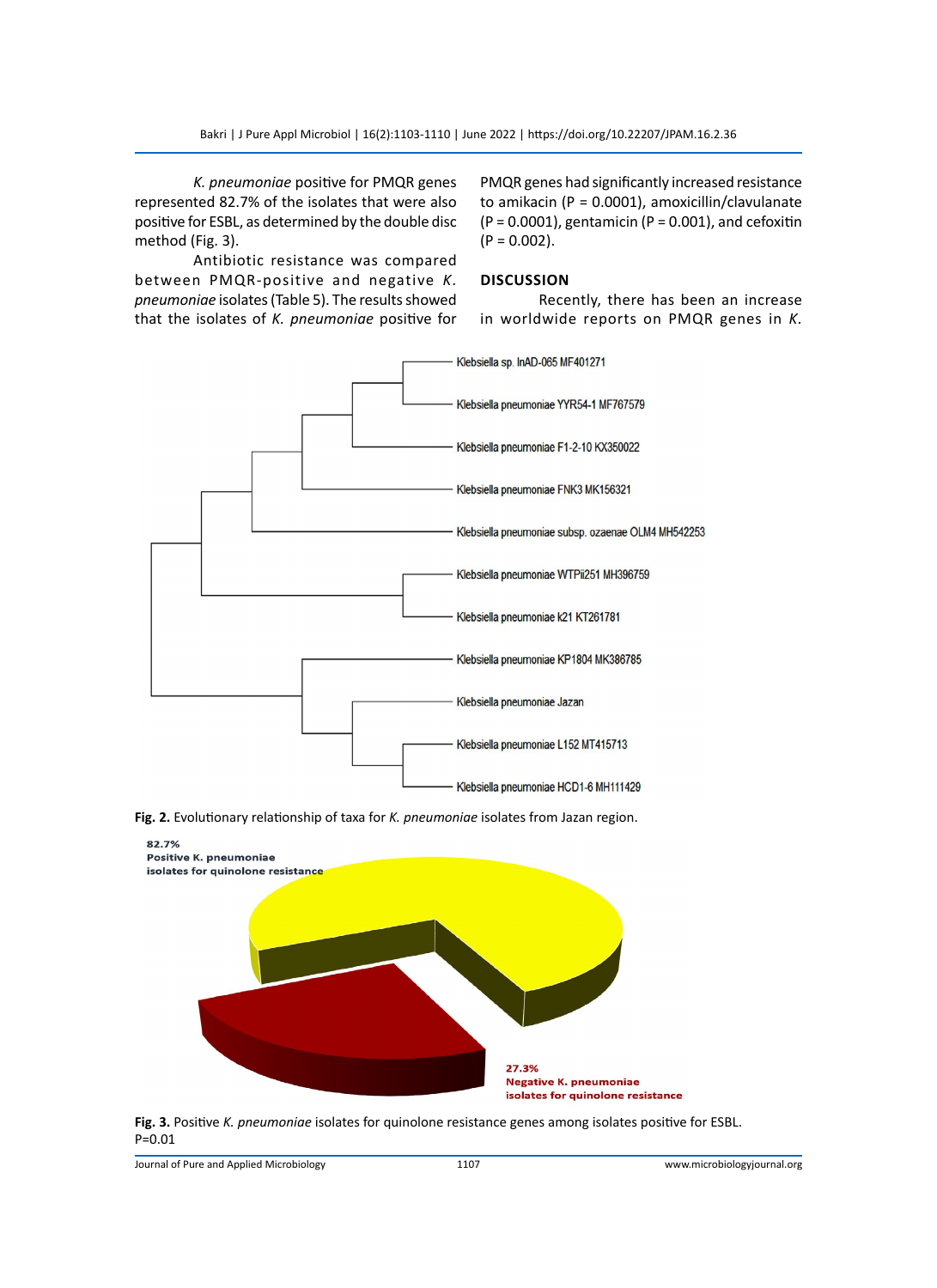| Antibiotics             | Positive<br>K.pneumoniae<br>isolates for genes<br>$(n=233)$<br>No. % | Negative<br>K.pneumoniae<br>isolates for genes<br>$(n=67)$<br>No. % | P            |  |
|-------------------------|----------------------------------------------------------------------|---------------------------------------------------------------------|--------------|--|
| Amikacin                | 101                                                                  | 13                                                                  | $P = 0.0001$ |  |
| Tetracycline            | 89                                                                   | 22                                                                  | $P = 0.3$    |  |
| amoxicillin-clavulanate | 156                                                                  | 26                                                                  | $P = 0.0001$ |  |
| chloramphenicol         | 169                                                                  | 49                                                                  | $P = 0.5$    |  |
| Cefotaxime              | 158                                                                  | 55                                                                  | $P = 0.01$   |  |
| Ceftazidime             | 155                                                                  | 50                                                                  | $P = 0.5$    |  |
| Gentamicin              | 103                                                                  | 15                                                                  | $P = 0.001$  |  |
| Trimethoprim            | 92                                                                   | 23                                                                  | $P = 0.7$    |  |
| sulfamethoxazole        |                                                                      |                                                                     |              |  |
| Cefepime                | 106                                                                  | 34                                                                  | $P = 0.7$    |  |
| Cefoxitin               | 122                                                                  | 50                                                                  | $P=0.002$    |  |
| Imipenem                | 106                                                                  | 29                                                                  | $P = 0.4$    |  |

**Table 5.** Comparison of antibiotics resistance between positive versus negative *K. pneumoniae* for the studied genes

*pneumoniae*. Most of these studies report a higher prevalence of PMQR genes in *K. pneumoniae* compared than in *E. coli.*13,14 However, the rates of prevalence vary considerably with the geographic area. $13,15$ 

In the present study, 80% of the *K. pneumoniae* isolates were found to be resistant to quinolones, according to the MIC study. A high frequency of resistance to quinolones has been reported previously, ranging from 41% to 89%.<sup>16-18</sup> Resistance to fluoroquinolone may be attributed to improper use of quinolone, especially in urinary tract infections, leading to the transference of resistance genes to other susceptible *Enterobacteriaceae* by horizontal plasmid transfer.

A significant association between ESBL production and the presence of PMQR genes was found ( $P = 0.01$ ). This phenomenon has also been shown in previous studies, with differences in prevalence rates ranging from 5% to 48%.<sup>19-22</sup> Moreover, a recent study reported that all *K. pneumoniae* strains with quinolone resistance genes were also ESBL strains.10 The co-resistance to fluoroquinolones and beta-lactams was explained by the presence of quinolone-resistant genes, including ESBL determinants, in identical mobile genetic elements.<sup>10</sup>

The molecular investigation done in the present study revealed that the *acrA* and *acrB*  frequencies in *K. pneumoniae* were 74.3% and 71%, respectively. These results are in line with a previous study by Heidary et al.<sup>8</sup> in which it was determined that efflux systems mediated antibiotic resistance; the AcrAB efflux pump, which plays a vital role in the resistance of *K. pneumoniae* to quinolone was included.<sup>23-25</sup>

The second most prevalent gene was *aac(6')-Ib-cr.* Previous studies also reported a high frequency of *aac(6')-Ib-cr* associated with quinolone resistance.8 *Aac(6′)-Ib-cr* (ciprofloxacin resistance) is a variant of Aac(6')-Ib; it is responsible for the resistance to tobramycin, amikacin, and kanamycin due to two amino acid substitutions involved in acetylation and subsequent reduction reactions Thus, Aac(6′)-Ib-cr may be responsible for diminishing the activity of several antibiotics, such as norfloxacin and ciprofloxacin subsequently reduced.26-28 Therefore, in addition to quinolone resistance, PMQR determinants can play a significant role in resistance to other antibiotics, particularly β-lactams and aminoglycosides. This hypothesis supports the finding of increased resistance to amikacin and gentamicin among isolates positive for quinolone resistance genes.

The least frequently determined gene was *qepA.* Previous studies have determined a prevalence ranging from 0% to 12%.<sup>29-31</sup>

The current study highlights the emergence of the quinolone resistance plasmid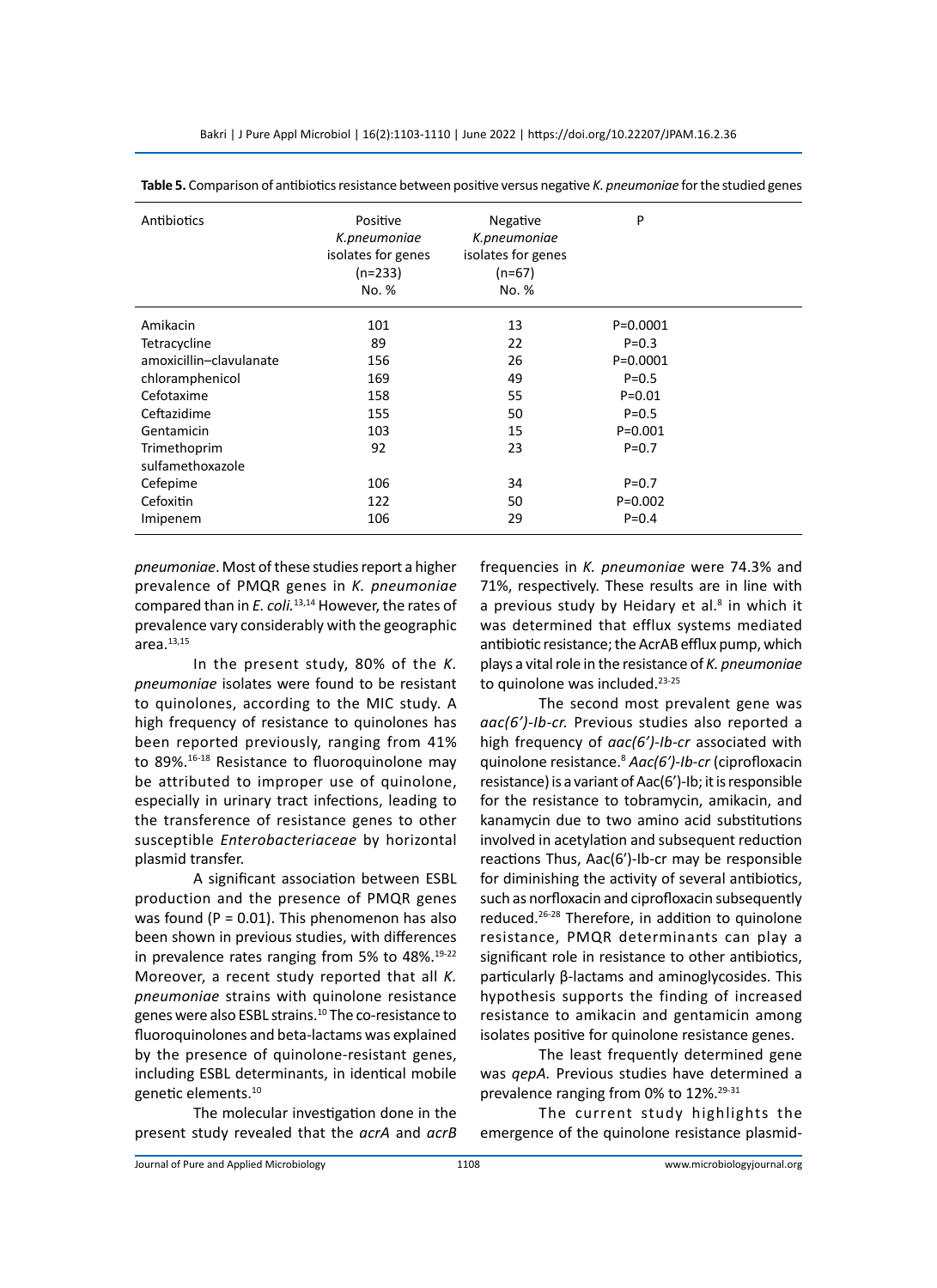encoded genes *acrA, acrB, qepA,* and *aac(6')-Ibcr* in clinical isolates of *K. pneumoniae*. A high prevalence of all these genes was found, except for qepA. Moreover, the existence of quinolone resistance genes was associated with resistance to aminoglycosides, such as amikacin and gentamicin.

## **Acknowledgments**

The author would like to thank the Deputyship for Research & Innovation, Ministry of Education in Saudi Arabia for funding this research work.

#### **Funding**

The study was funded by the Deputyship for Research & Innovation, Ministry of Education, Saudi Arabia with project grant number: ISP20-12.

### **Data Availability**

All datasets generated or analyzed during this study are included in the manuscript.

# **Ethics Statement**

Not Applicable.

## **References**

- 1. Holt KE, Wertheim H, Zadoks RN, et al. Genomic analysis of diversity, population structure, virulence, and antimicrobial resistance in *Klebsiella pneumoniae*, an urgent threat to public health, *Proc Natl Acad Sci U S A.*2015;112(27):3574-3581. doi: 10.1073/ pnas.1501049112
- 2. Rock C, Thom KA, Masnick M, Johnson JK, Harris AD, Morgan DJ. Frequency of *Klebsiella pneumoniae* carbapenemase (KPC)-producing and non-KPCproducing *Klebsiella* species contamination of healthcare workers and the environment. *Infect Control Hosp Epidemiol.* 2014;35(4):426-429. doi: 10.1086/675598
- 3. Mammina C, Bonura C, Di Bernardo F, et al. Ongoing spread of colistin resistant *Klebsiella pneumoniae* in different wards of an acute general hospital, Italy, June to December 2011. *Euro Surveill.* 2012;17(33):20248. doi: 10.2807/ese.17.33.20248-en
- 4. Kumarasamy KK, Toleman MA, Walsh TR, et al. Emergence of a new antibiotic resistance mechanism in India, Pakistan, and the UK: a molecular, biological, and epidemiological study. *Lancet Infect Dis.* 2010;10(9):597-602. doi: 10.1016/S1473- 3099(10)70143-2
- 5. Rodriguez-Martinez JM, Machuca J, Cano ME, Calvo J, Martinez-Martinez L, Pascual A. Plasmidmediated quinolone resistance: Two decades on. *Drug Resist Updat.* 2016;29:13-29. doi: 10.1016/j. drup.2016.09.001
- 6. Seale AC, Obiero CW, Berkley JA. Rational

development of guidelines for management of neonatal sepsis in developing countries. *Curr Opin Infect Dis.* 2015;28(3):225-230. doi: 10.1097/ QCO.0000000000000163

- 7. Lubell Y, Ashley EA, Turner C, Turner P, White NJ. Susceptibility of community-acquired pathogens to antibiotics in Africa and Asia in neonates--an alarmingly short review. *Trop Med Int Health.* 2011;16(2):145-151. doi: 10.1111/j.1365-3156.2010.02686.x
- 8. Heidary M, Goudarzi H, Hashemi A, et al. Prevalence of Quinolone Resistance Genes in *Klebsiella pneumoniae* Strains Isolated from Hospitalized Patients During 2013 - 2014. *Arch Pediatr Infect Dis.* 2017;5(4):e38343. doi: 10.5812/pedinfect.38343
- 9. Jacoby GA, Strahilevitz J, Hooper DC, Plasmid-mediated quinolone resistance. *Microbiol Spectr.* 2014;2(5). doi: 10.1128/microbiolspec.PLAS-0006-2013
- 10. Salah FD, Soubeiga ST, Ouattara AK, et al. Distribution of quinolone resistance gene (qnr) in ESBL-producing *Escherichia coli* and *Klebsiella* spp. in Lome, Togo. *Antimicrob Resist Infect Control.* 2019;8:104. doi: 10.1186/s13756-019-0552-0
- 11. CLSI. Performance Standards for Antimicrobial Susceptibility Testing. 29th ed. CLSI supplement M100. Wayne, PA: Clinical and Laboratory Standards Institute; 2019.
- 12. Altschul SF, Thomas LM, Schaffer AA, et al. Gapped BLAST and PSI-BLAST: a new generation of protein database search programs. *Nucl Acids Res.* 1997;25(17):3389-3402. doi: 10.1093/nar/25.17.3389
- 13. Karah N, Poirel L, Bengtsson S, et al. Plasmidmediated quinolone resistance determinants qnr and aac(6')-Ib-crin *Escherichia coli* and *Klebsiella* spp. from Norway and Sweden. *Diagn Microbiol Infect Dis.* 2010;66(4):425-431. doi: 10.1016/j. diagmicrobio.2009.12.004
- 14. Briales A, Rodriguez-Martinez JM, Velasco C, et al. Prevalence of plasmid-mediated quinolone resistance determinants qnr and aac(6')-Ib-cr in *Escherichia coli* and *Klebsiella pneumoniae* producing extended-spectrum beta-lactamases in Spain. *Int J Antimicrob Agents.* 2012;39(5):431-434. doi: 10.1016/j.ijantimicag.2011.12.009
- 15. Bouchakour M, Zerouali K, Gros Claude JD, et al. Plasmid-mediated quinolone resistance in expanded spectrum beta lactamase producing *Enterobacteriaceae* in Morocco. *J Infect Dev Ctries.* 2010;4:779-803. doi: 10.3855/jidc.796
- 16. Vetting MW, Park CH, Hegde SS, Jacoby GA, Hooper DC, Blanchard JS. Mechanistic and structural analysis of aminoglycoside N-acetyltransferase *AAC (6')-Ib* and its bifunctional, fluoroquinolone-active *AAC (6')-Ib-cr*  variant. *Biochemistry.* 2008;47(37):9825-9835. doi: 10.1021/bi800664x
- 17. Ramirez, Nikolaidis N and Tolmasky ME. Rise and dissemination of aminoglycoside resistance: the aac(6')-Ib paradigm, *Front Microbiol.* 2013;17(4):121. doi: 10.3389/fmicb.2013.00121. eCollection 2013
- 18. Azargun R, Barhaghi MHS, Kafil HS, et al. Frequency of DNA gyrase and topoisomerase IV mutations and plasmid-mediated quinolone resistance genes among *Escherichia coli* and *Klebsiella pneumoniae* isolated